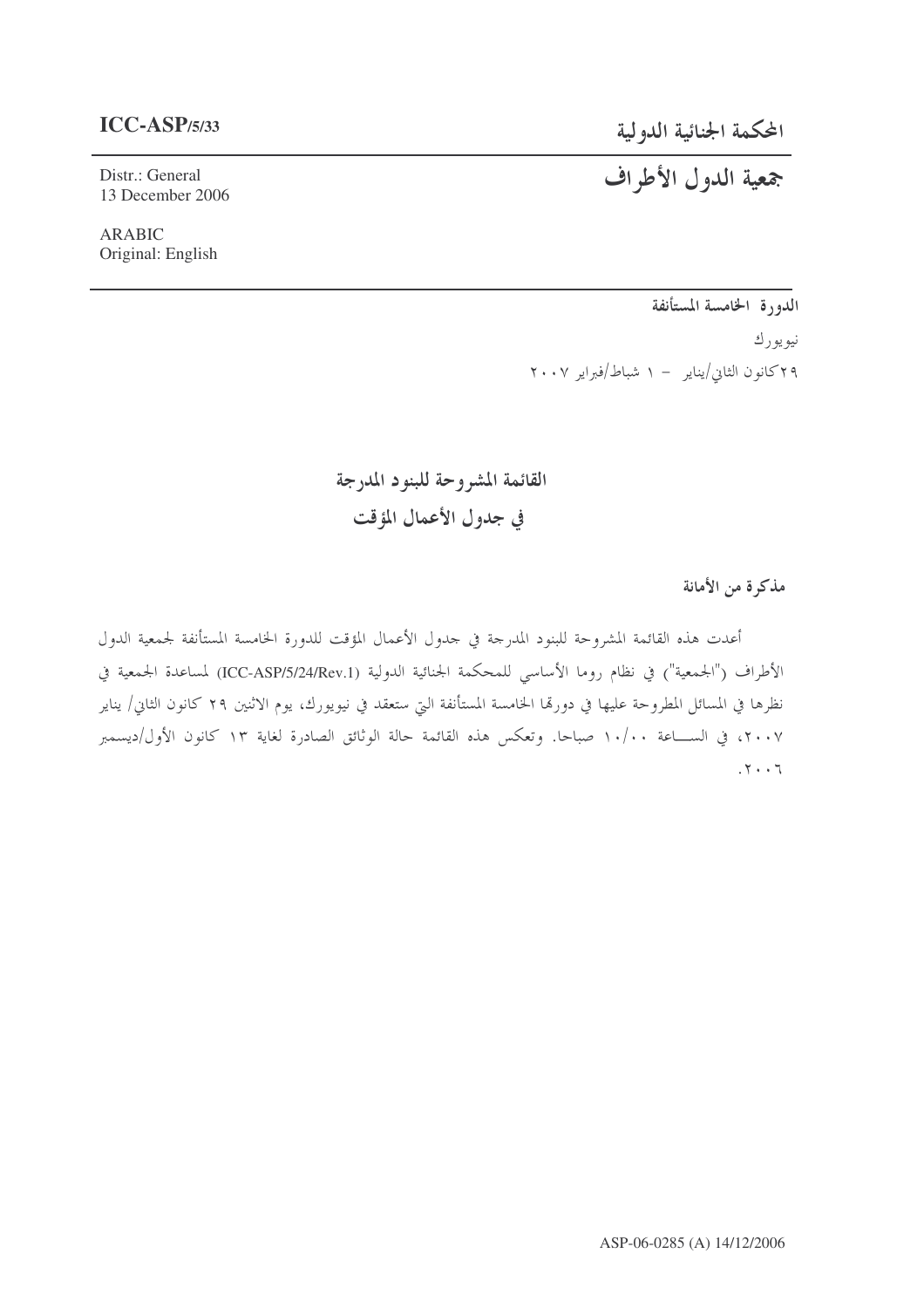## القائمة المشروحة للبنود المدرجة في جدول الأعمال المؤقت

### 1- إقرار جدول الأعمال

تنطبق على الدورات العادية للجمعية المواد ١٠ إلى ١٣ و١٨ إلى ٢٢ من النظام الداخلي الخاصة بجدول الأعمال.

ووفقاً للمادتين ١٠ و١١ من النظام الداخلي، صدر في ٦ تشرين الثاني/نوفمبر ٢٠٠٦ جدول الأعمال المؤقت للدورة الخامسة المستأنفة (ICC-ASP/5/24)، وصدرت في ١٣ كانون الأول/ديسمبر ٢٠٠٦ نسخة منقحة لهذا الجدول (ICC-ASP/5/24/Rev.1). ووفقا للمادة ١٩ من النظام الداخلي، يلزم عرض حدول الأعمال على الجمعية للموافقة عليه.

البوثيائيق

جدول الأعمال المؤقت (ICC-ASP/5/24/Rev.1)

الدول المتأخرة عن سداد اشتراكالها  $-7$ 

وفقاً للفقرة ٨ من المادة ١١٢ من نظام روما الأساسي، "لا يكون للدولة الطرف التي تتأخر عن سداد اشتراكاتما المالية في تكاليف المحكمة حق التصويت في الجمعية وفي المكتب إذا كان المتأخر الذي عليها مساوياً لقيمة الاشتراكات المستحقة عليها في السنتين الكاملتين السابقتين أو زائداً عنها".

واعتمدت الجمعية، في الجلسة الرابعة من دورها الرابعة المعقودة في ٣ كانون الأول/ديسمبر ٢٠٠٥، القرار ICC-ASP/4/Res.4 الذي يتضمن في منطوقه الفقرات ٤٠ إلى ٤٧ التي تتناول مسألة متأخرات الدول الأطراف.

واعتمدت الجمعية، في الجلسة السابعة من دورتما الخامسة المعقودة في ١ كانون الأول/ديسمبر ٢٠٠٦، القرار ICC-ASP/5/Res.3 الذي يتضمن في مرفقه الثالث توصيات بشأن متأخرات الدول الأطراف.

البوثيائق

الوثائق الرسمية لجمعية الدول الأطراف في نظــام روما الأساسي للمحكمة الجنائية الدولية، الدورة الخامسة، لا*هاي، ٢٣ تشرين الثاني/نوفمبر – ١ كانون الأول/ديسمبر ٢٠٠٦* (منشــور المحكمــة الجنائيـــة الدولية، ICC-ASP/5/32)، الجزء ثالثاً، القرار ICC-ASP/5/Res.3، المرفق الثالث.

الوثائق الرسمية لجيمعية اللهول الأطراف في نظسام روما الأساسبي للمحكمة الجنائية اللهولية، اللهورة الرابعة، لإ*هاى، ٢٨ تشرين الثاني/نوفمبر – ٣ كانون الأول/ديسمبر ٢٠٠٥* (منشــور المحكمــة الجنائيـــة الدولية، ICC-ASP/4/32)، الجزء ثالثاً، القرار ICC-ASP/4/Res.4.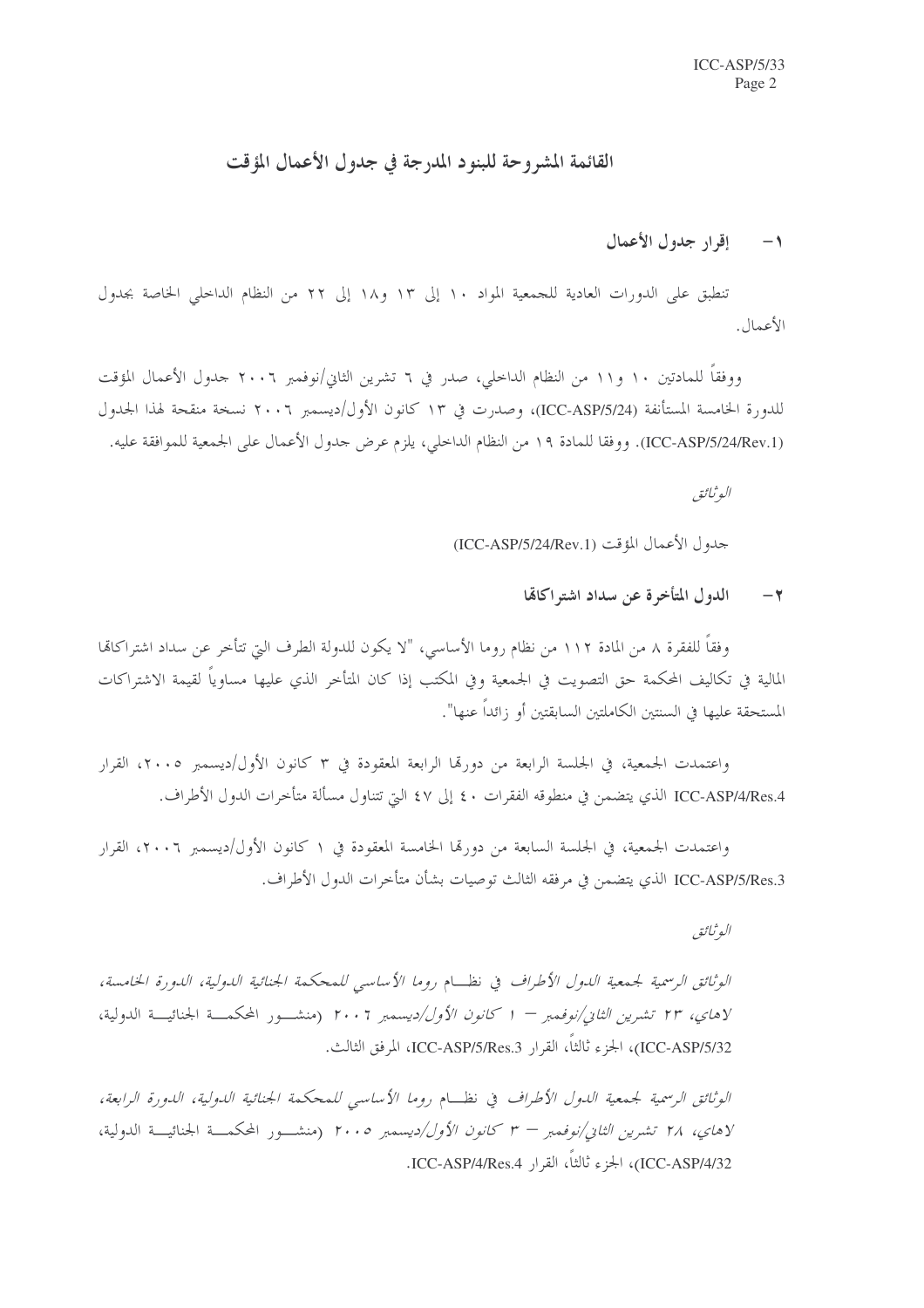#### وثائق تفويض ممثلي الدول الأطراف في الدورة الخامسة المستأنفة  $-\tau$

تنظم المواد ٢٣ إلى ٢٨ من النظام الداحلي مسألتي التمثيل ووثائق التفويض. ووفقاً للمادة ٢٤، تقدم إلى الأمانة وثائق تفويض الدول الأطراف وأسماء المناوبين والمستشارين في أجل لا يتجاوز — إن أمكن — ٢٤ ساعة بعد افتتاح الدورة. وتصدر وثائق التفويض عن رئيس الدولة أو الحكومة أو عن وزير الخارجية أو عن شخص مخوّل من قبل أي من هذه الجهات.

ووفقًا للمادة ٢٥ من النظام الداخلي، قامت لجنة لوثائق التفويض في الجلسة الأولى من دورها الخامسة المعقودة في ٢٣ تشرين الثاني/نوفمبر ٢٠٠٦ بتعيين الدول التالية للخدمة في لجنة وثائق التفويض وهي: الأردن، وأوغندا، وايرلندا، وباراغواي، وبنن، وسلوفينيا، وصربيا، وفرنسا، وهندوراس.

وستفحص لجنة وثائق التفويض وثائق تفويض ممثلي الدول الأطراف وتقدم تقريراً إلى الجمعية دون تأحير .

#### تنظيم الأعمال  $-\epsilon$

ستنظر الجمعية في بداية الدورة، استنادًا إلى الاقتراح المقدم من المكتب، في برنامج عمل وستقوم باعتماده.

#### انتخاب أعضاء مجلس إدارة الصندوق الاستئماني للضحايا  $-\circ$

أنشأت الجمعية، بموجب قرارها ICC-ASP/1/Res.6، صندوقاً استئمانيا لصالح ضحايا وأسر ضحايا الجرائم التي تدخل في اختصاص المحكمة، فضلاً عن مجلس لإدارة الصندوق الاستئماني للضحايا.

والقراران ذويا الصلة بترشيح وانتخاب أعضاء المجلس هما ICC-ASP/1/Res.6 وICC-ASP/1/Res.7 وكلاهما مؤرخ في ٩ أيلول/سبتمبر ٢٠٠٢. وينص مرفق القرار ICC-ASP/1/Res.6 على أن يتألف مجلس الإدارة من خمسة أعضاء ينتخبون لمدة ثلاث سنوات ويجوز أن يعاد انتخاهم مرة واحدة. ويمارسون مهامهم بصفتهم الفردية وبدون مقابل. وينص أيضاً على أن تنتخب الجمعية أعضاء مجلس الإدارة الذين يجب أن يكونوا جميعاً من حنسيات مختلفة، على أساس التوزيع الجغرافي العادل ومع مراعاة ضرورة ضمان التوزيع العادل بين الجنسين والتمثيل العادل للنظم القانونية الرئيسية في العالم. ويكون أعضاء مجلس الإدارة من بين الأشخاص الذين يتحلُّون بالأخلاق الرفيعة والحياد والتراهة وبالكفاءة في مجال حماية ضحابا الجرائم الخطيرة.

ووفقا للقرار ICC-ASP/1/Res.7، توزع مقاعد مجلس الإدارة على النحو التالي:

- الدول الإفريقية، مقعد واحد؛
- الدول الآسيوية، مقعد احد؛
- دول أوروبا الشرقية، مقعد واحد؛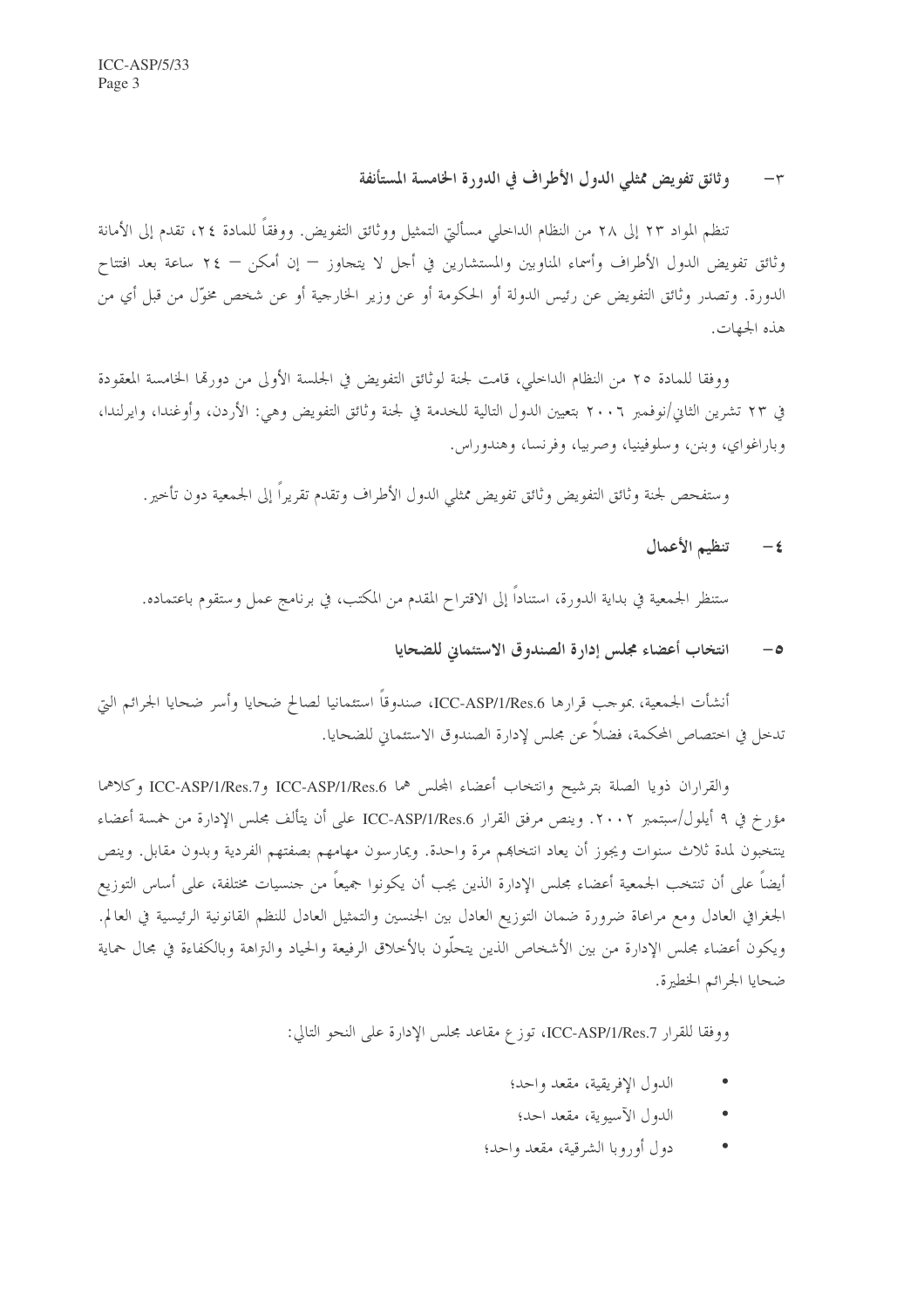- دول مجموعة أمريكا اللاتينية ومنطقة البحر الكاريبي، مقعد واحد؛
	- دول أوروبا الغربية ودول أحرى، مقعد واحد.

وينص القرار ICC-ASP/1/Res.7 أيضا على أن تسمى الدول الأطراف المرشحين خلال فترة الترشيح التي يحددها مكتب جمعية الدول الأطراف. بالإضافة إلى ذلك، لا ينظر في الترشيحات المقدمة قبل فترة الترشيح أو بعدهــــا. وفي هــــذا السياق، قرر المكتب فترة للترشيح مدمّا ١٢ أسبوعاً تمتد من ٥ حزيران/يونيه ٢٠٠٦ إلى ٢٧ آب/أغسطس ٢٠٠٦. ووفقاً للفقرة ٤ من القرار ICC-ASP/1/Res.5 مدّد رئيس جمعية الدول الأطراف فترة الترشيح أربع مرات. وانتهى التمديد الرابع في ١٩ تشرين الثاني/نوفمبر ٢٠٠٦.

وفي هاية فترة الترشيح، لم تقم الدول الأطراف بتسمية مرشح لمجموعة الدول الآسيوية. ولذلك، في الجلسة السادسة من دورقما الخامسة، المعقودة في ٣٠ تشرين الثاني/نوفمبر ٢٠٠٦، انتخبت الجمعية أربعة أعضاء لمجلس الإدارة وقررت تأجيل الانتخاب للمقعد المخصص لمحموعة الدول الآسيوية إلى الدورة الخامسة المستأنفة للجمعية.

البوثيائق

مذكرة من الأمانة بشأن الانتخاب الثاني لأعضاء مجلس إدارة الصندوق الاستئماني للضحايا (ICC-ASP/5/28).

#### تقرير الفريق العامل الخاص المعنى بجريمة العدوان  $-\pi$

قررت الجمعية في قرارها ICC-ASP/1/Res.1 إنشاء فريق عامل خاص يُعيّ بجريمة العدوان وتكون عضويته مفتوحة على قدم المساواة لكافة الدول الأعضاء في الأمم المتحدة أو لأعضاء الوكالات المتخصصة أو الوكالة الدولية للطاقة الذرية بغرض صياغة مقترحات لوضع أحكام تتعلق بالعدوان وعرض هذه المقترحات على الجمعية في مؤتمر استعراضي للتوصل إلى أحكام مقبولة بشأن جريمة العدوان لإدراجها في النظام الأساسي، وفقا للأحكام ذات الصلة من هذا النظام. وقررت الجمعية أيضا أن يجتمع الفريق العامل الخاص خلال الدورات العادية لجمعية الدول الأطراف أو في أي موعد تراه الجمعية مناسبا وممكنا.

وقررت الجمعية في الجلسة الثامنة من دورتما الأولى المستأنفة المعقودة في ٧ شباط/فبراير ٢٠٠٣، في جملة أمور وبناء على اقتراح من المكتب، أن يجتمع الفريق العامل الخاص المعنى بجريمة العدوان حلال الدورات السنوية للجمعية، بدءًا من الدورة الثانية في عام ٢٠٠٣. وقررت أيضا أن تُخصِّص حلستان أو ثلاث حلسات من دورات الجمعية للفريق العامل الخاص، وأن يتكرر هذا النمط، حسب الاقتضاء، سنوياً.

وقررت الجمعية في الجلسة الرابعة من دورتما الرابعة المعقودة في ٣ كانون الأول/ديسمبر ٢٠٠٥، في جملة أمور، أن يخصِّص للفريق العامل في السنوات من ٢٠٠٦ إلى ٢٠٠٨ عشرة أيام كاملة من الاحتماعات على الأقل أثناء الدورات المستأنفـــة للجمعية التي تعقد في نيويورك وأن يعقد الفريق العامل الخاص اجتماعات فيما بين الدورات، حسب